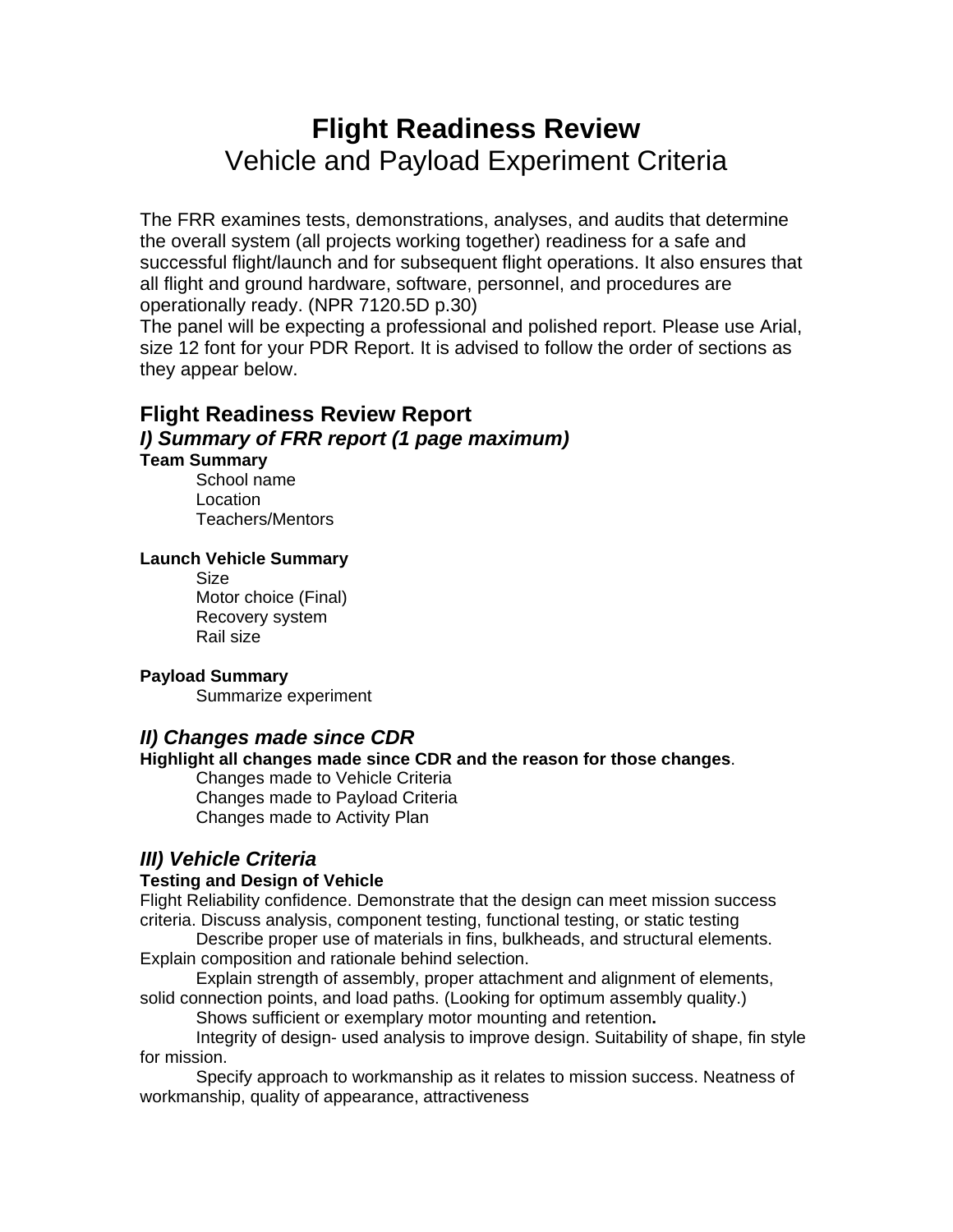Safety and failure analysis. Include table with failure modes, causes, effects, and risk mitigations.

#### **Recovery Subsystem**

Suitable parachute size for mass, attachment scheme, deployment process, test results with ejection charge and electronics

Safety and failure analysis. Include table with failure modes, causes, effects, and risk mitigations.

#### **Mission Performance Predictions**

State the mission performance criteria

Flight profile simulations, altitude predictions with real vehicle data, component weights, and actual motor thrust curve. Include real values with optimized design for altitude. Include sensitivities.

Thoroughness and validity of analysis, drag assessment, scale modeling results. Compare math analysis and models to measured values.

Stability margin, actual CP CG relationship and locations. Include dimensional moment diagram **or** derivation of values with points indicated on vehicle. Include sensitivities.

Safety and failure analysis. Include table of failure models, causes, effects, and risk mitigations.

### **Safety and Environment (Vehicle)**

Identify Safety Officer for your team

Update the Preliminary analysis of the failure modes of the proposed design of the rocket, payload integration and launch operations, including proposed and completed mitigations.

Update the listing of personnel hazards, and data demonstrating that Safety Hazards have been researched (such as Material Safety Data Sheets, operator's manuals, NAR regulations), and that hazard mitigations have been addressed and mitigated.

Discuss any environmental concerns.

#### **Payload Integration**

Describe integration plan

Compatibility of elements- show fit at interface dimensions.

Payload housing integrity- describe and justify.

Demonstration of integration- show diagram of components and assembly with documented process.

#### *IV) Payload Criteria*

The approach for evaluating the SLI science payloads will be similar to judging a 'science fair' project. The payload will also be evaluated on actual flight worthiness as the rocket is; however, the majority of the payload evaluation focuses on experiment value and potential scientific results.

#### **Experiment Concept**

This concerns the quality of science. Give clear, concise, and descriptive explanations. Creativity and originality

Uniqueness or significance

Suitable level of challenge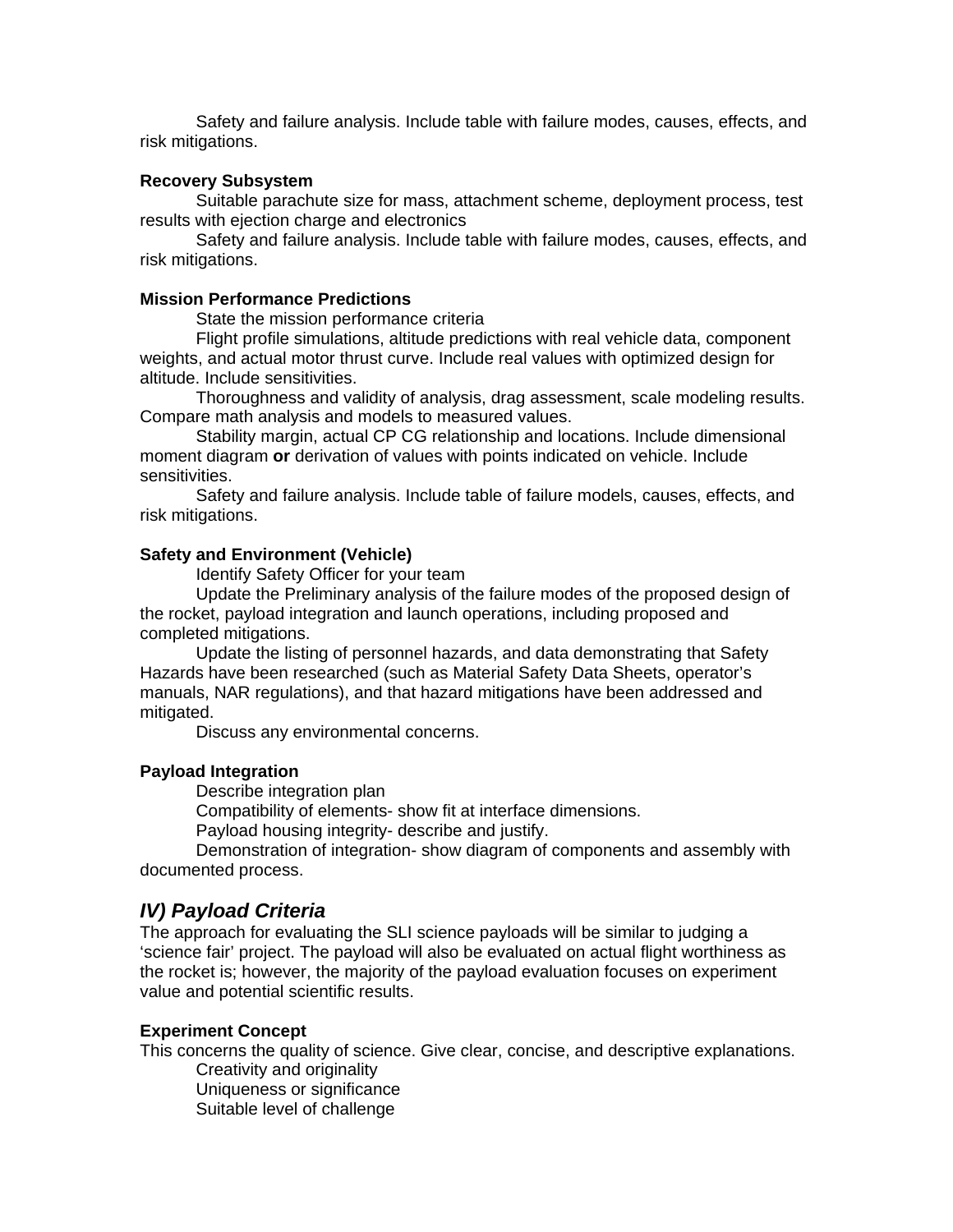### **Science Value**

Describe Science Payload Objectives in a concise and distinct manner

State the mission success criteria

Describe the experimental logic, scientific approach, and method of investigation Explain how it is a meaningful test and measurement, explain variables and

controls

Relevance of expected data, accuracy/error analysis (include: tables and plots) Detailed experiment process procedures.

### **Experiment Design of Payload**

Review the design at a system level, describe integration plan, and demonstrate that the design can meet all mission goals.

Precision of instrumentation, repeatability of measurement. (Include calibration with uncertainty included.)

Application of engineering, functionality, feasibility

Flight performance predictions (flight values integrated with detailed experiment operations.)

Flight preparation procedures

Specify approach to workmanship as it relates to mission success Discuss completed component testing, functional testing, or static testing

### **Assembly**

Give clear details of how it is put together.

Integration and compatibility simplicity Structural integrity for flight Quality of construction

### **Safety and Environment (Payload)**

This will describe all concerns, research, and solutions to safety issues related to the payload.

Identify Safety Officer for your team

Update the Preliminary analysis of the failure modes of the proposed design of the rocket, payload integration and launch operations, including proposed and completed mitigations.

Update the listing of personnel hazards, and data demonstrating that Safety Hazards have been researched (such as Material Safety Data Sheets, operator's manuals, NAR regulations), and that hazard mitigations have been addressed and mitigated.

Discuss any environmental concerns.

# *V) Launch Operations Procedures*

### **Checklist**

Provide detailed procedure and check lists for the following.

Recovery preparation Motor preparation Igniter installation Setup on launcher Launch procedure **Troubleshooting** Post flight inspection